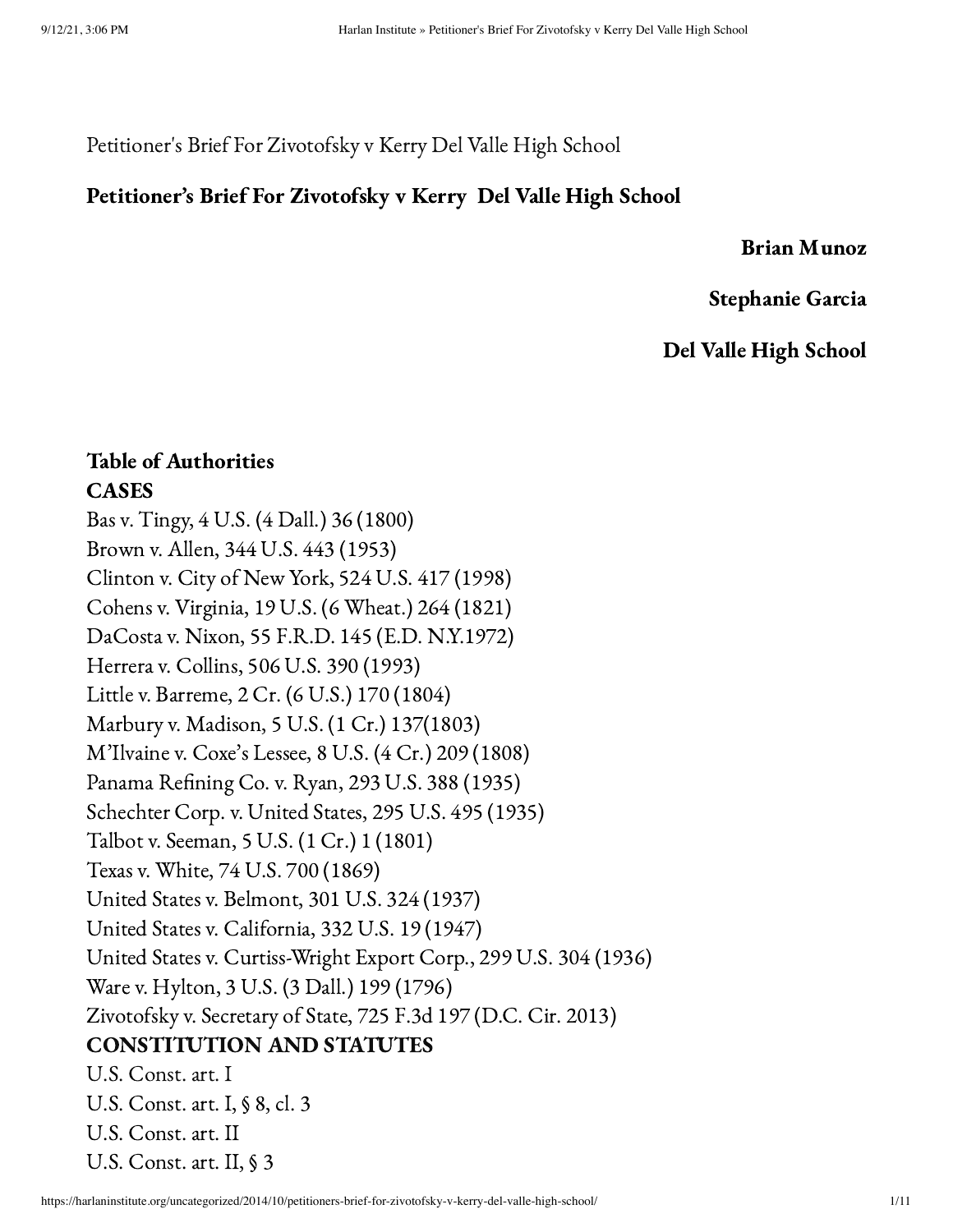Peace Treaty with England, Nov. 30, 1782 Neutrality Act of 1794 Joint Resolution of May 28, 1934, 48 Stat. 811, ch. 365 David Gray Adler, The Constitution and Presidential Warmaking: The Enduring Debate, 103 Pol. Sci. Q. 1 (1988) Louis Fisher, President and Congress (The Free Press, 1972) Louis Fisher, Congressional Participation in the Treaty Process, 137 U. Pa. L. Rev. 1511(1989) Louis Fisher, The "Sole Organ" Doctrine, Law Library of Congress, Aug. 2006 Louis Fisher, Presidential Inherent Power: The "Sole Organ" Doctrine, 37 Pres. Stud. Q. 139 (2007) Louis Fisher, Presidential War Power (University Press of Kansas, 3d ed., 2013) Louis Fisher, The Law of the Executive Branch: Presidential Power (Oxford University Press, 2014) Louis Fisher, Judicial Errors That Magnify Presidential Power, 61 The Federal Lawyer 66 (Jan-Feb 2014) Michael J. Glennon, Two Views of Presidential Foreign Affairs Power: Little v. Barreme or Curtiss-Wright? 13 Yale J. Int'l L. 5 (1988)

## Statement of the Argument

Ever since the existence of the state of Israel, the President of the United States, acting through his Secretary of State, has recognized no country as having control over the city of Jerusalem, even though the city resides in the country of Israel (Partly until 1967- Fully from 1967). As part of this policy, the passports of American citizens who are born in Jerusalem list their country of birth as Jerusalem, rather than Israel. This is so even though Jerusalem is not actually a country but a city.

Congress would then passed The Foreign Relations Authorization Act (2003). It is Section 214(d) of the Foreign Relations Authorization Act (2003) that requires the Secretary of State to record "Israel" as the place of birth on the passport of a United States citizen born in Jerusalem if the citizen or his guardian requests. The Secretary has not enforced this provision, believing that it impermissibly intrudes on the President's exclusive authority under the United States Constitution to decide whether and on what terms to recognize foreign nations.The parents of Menachem Zivotofsky (a United States citizen born in Jerusalem), filed a lawsuit seeking a permanent injunction ordering the Secretary to issue a passport listing "Israel" as their son's place of birth. Ruling in favor of the Secretary, the Court of Appeals for the District of Columbia Circuit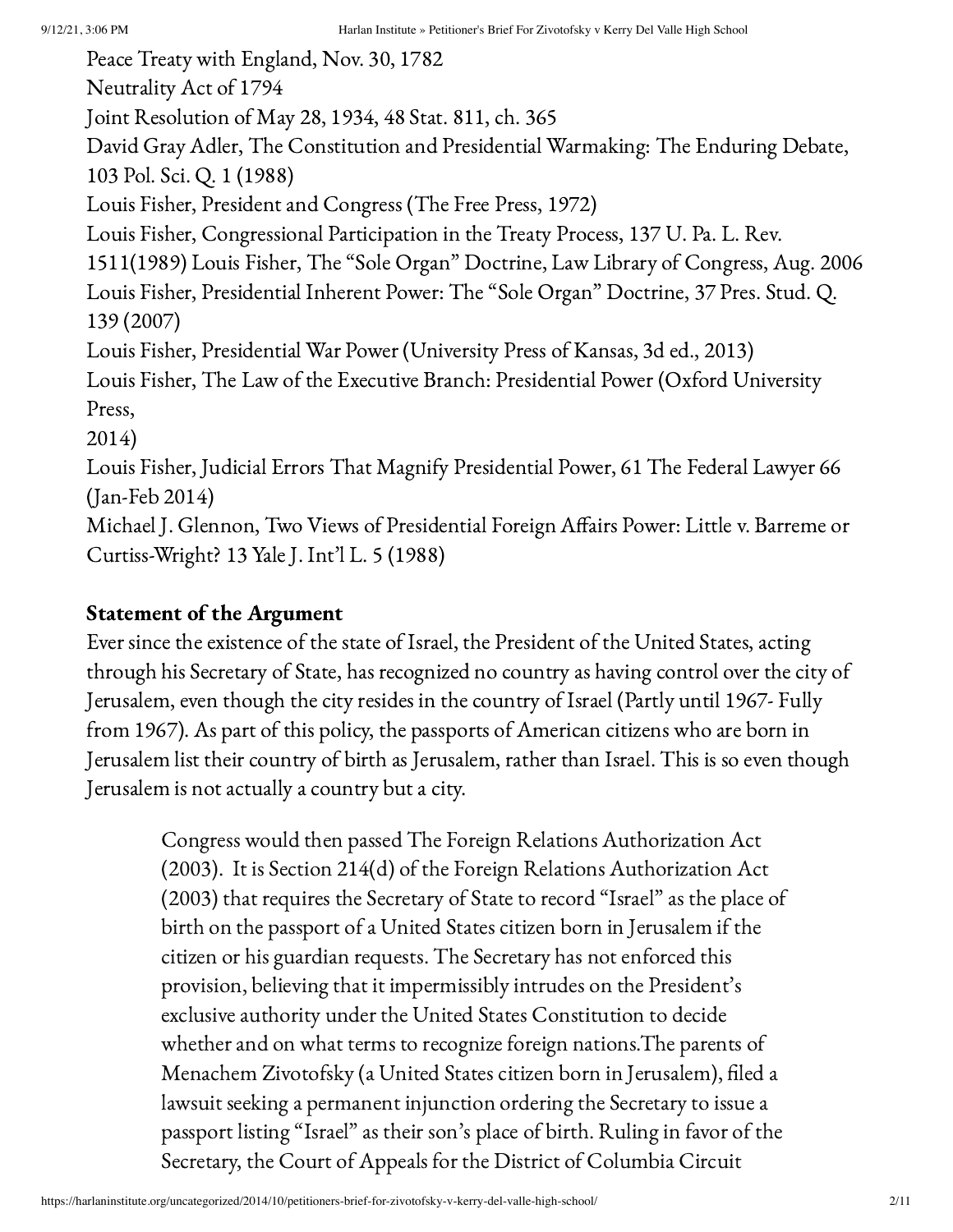found that the President held exclusive power to determine whether to recognize a foreign nation. Section 214(d) was not the neutral regulation of the form and content of a passport (as Congress has the power to do under its immigration powers), but rather an attempted legislative articulation of foreign policy, enacted to alter United States foreign policy toward Jerusalem. As a result, Section 214(d) impermissibly intruded on the President's recognition power and was unconstitutional. The question before the Court is whether a federal statute that directs the Secretary of State, on request, to record the birthplace of an American citizen born in Jerusalem as born in "Israel" on a Consular Report of Birth Abroad and on a United States passport is unconstitutional on the ground that the statute "impermissibly infringes on the President's exercise of the recognition power reposing exclusively in him."

## Argument

In its decision last year in Zivotofsky v. Secretary of State, 725 F.3d 197, the D.C. Circuit relied in substantial part on erroneous dicta that appears in United States v. Curtiss-Wright Export Corp., 299 U.S. 304 (1936). Although Curtiss-Wright concerned legislative – not presidential – authority, Justice George Sutherland added pages of extraneous material to concoct an array of independent, plenary, exclusive, and inherent powers for the President in external affairs.Sutherland wholly mischaracterized a speech given by John Marshall in 1800 when he served in the House of Representatives, distorting his remarks to imply that the President may act in external affairs without legislative authority. In fact, the purpose of Marshall's speech was to defend President John Adams for carrying out a treaty provision. Nothing in Marshall's "sole organ" speech promoted independent presidential authority, yet Sutherland pressed that doctrine. His error has remained a potent factor ever since 1936 in expanding presidential authority beyond its constitutional boundaries.

In Curtiss-Wright, Sutherland advanced other misinterpretations, including false assertions about treaty negotiation and the transfer of sovereignty from Great Britain to the United States. Scholars regularly identify these defects in Sutherland's opinion, but the Supreme Court has yet to correct his errors. It is time to do so. It is in the interest of the Court and the Nation to adhere to a judicial process that is thoughtful, informed, grounded, and principled,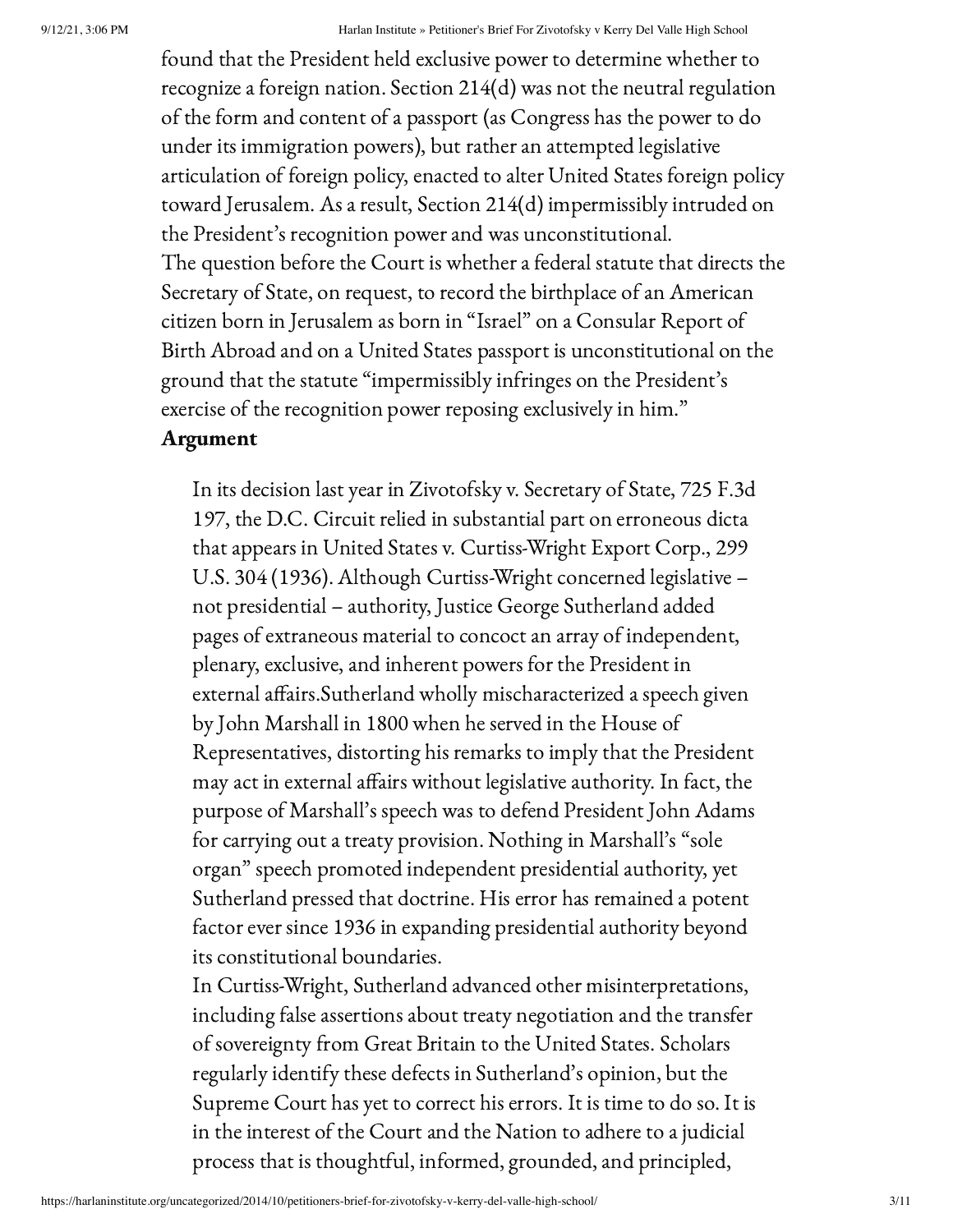giving proper guidance to lower courts.

# We Will Present Four Core Arguments For The Petitioner 1. The D.C. Appeals Court Relied Heavily on Erroneous Dicta from Curtiss-Wright. This Creates Legal Problems

On July 23, 2013, the D.C. Circuit held that congressional legislation in 2002 "impermissibly infringes" on the President's power to recognize foreign governments. Zivotofsky v. Secretary of State, 725 F.3d 197, 220. The court acknowledged that "[n]either the text of the Constitution nor originalist evidence provides much help in answering the question. By what reasoning did the D.C. Circuit decide that an implied executive power to recognize foreign governments is superior to an implied power of Congress to decide passport policy?

On five occasions in its decision, the D.C. Circuit relied on dicta that appears in the Supreme Court's ruling in United States v. Curtiss-Wright Export Corp., 299 U.S. 304 (1936). Quoting from Clinton v. City of New York, 524 U.S. 417, 445 (1998), the D.C. Circuit said the Supreme Court recognized that "in the foreign affairs arena, the President has 'a degree of discretion and freedom from statutory restriction which would not be admissible were domestic affairs

alone involved."". Citing Curtiss-Wright a second time, the D.C. Circuit claimed that the Supreme Court, "echoing the words of then Congressman John Marshall, has described the President as the 'sole organ of the nation in its external relations, and its sole representative with foreign nations."

The D.C. Circuit also cited United States v. Belmont, 301 U.S. 324, 330 (1937), relying on Curtiss-Wright to claim that the President has authority to speak as the "sole organ" of the government in matters of recognition. Citing Belmont again, the D.C. Circuit referred to the Curtiss-Wright "sole organ" doctrine. Toward the end of its decision, the D.C. Circuit returned a fifth time to Curtiss-Wright to describe the President as the "sole organ of the nation in its external relations."

In citing Curtiss-Wright, the D.C. Circuit admitted it was depending on judicial dicta rather than a judicial holding. Citing language from one of its decisions in 2006, it stated: "To be sure, the Court has not held that the President exclusively holds the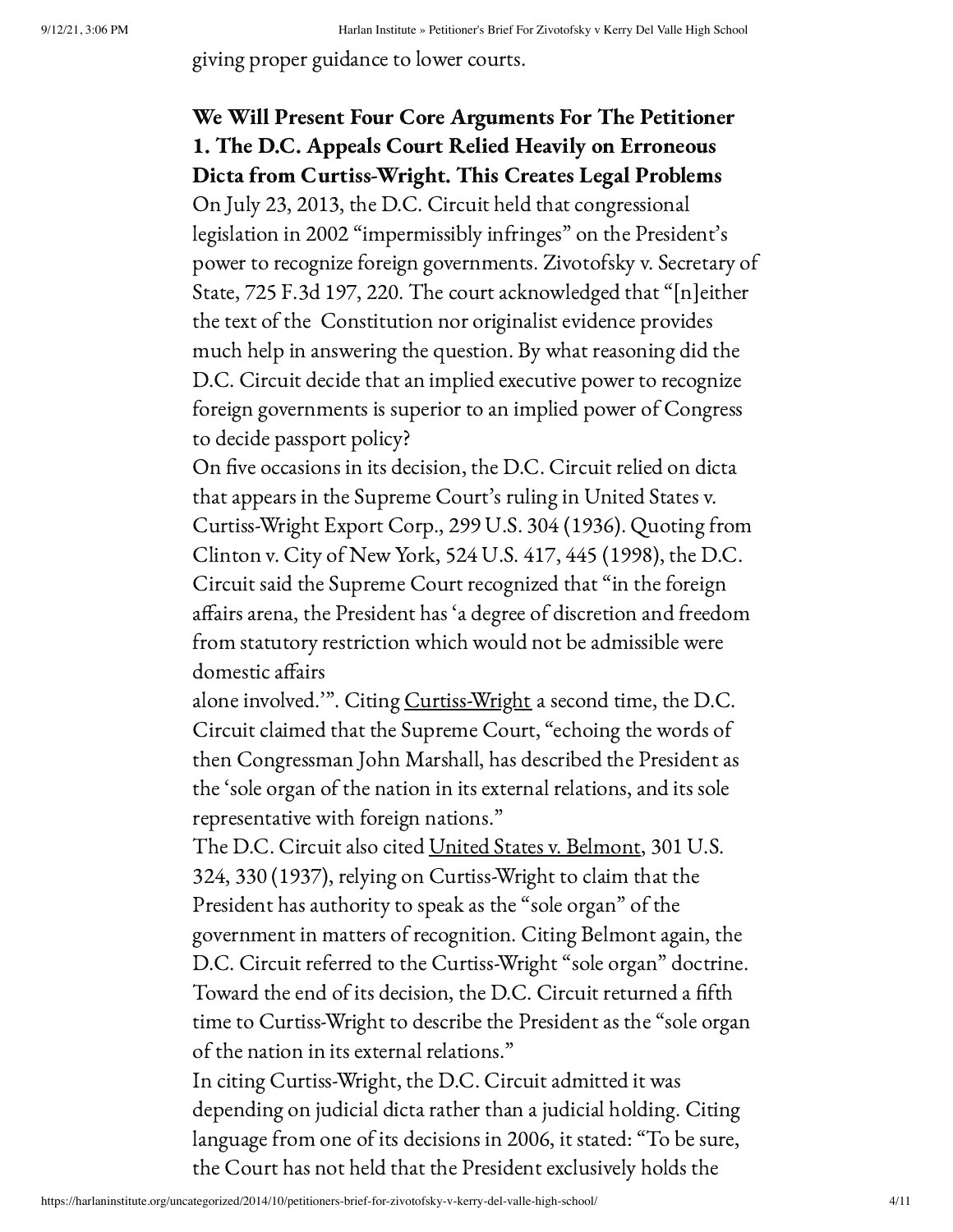power [of recognition]. But, for us – an inferior court – carefully considered language of the Supreme Court, even if technically dictum, generally must be treated as authoritative." Your honor, that passage contains two major qualifiers: carefully and generally. Both words have modified the impact of the materially greatly. As will be explained, the dicta in Curtiss-Wright are manifestly careless, as is every subsequent citation to the sole organ argument. Referring to one of its decisions in 2010, the D.C. Circuit said that [dictum is "especially" authoritative if the Supreme Court "has reiterated the same teaching."] Without doubt the Supreme Court regularly cites the sole-organ doctrine from Curtiss-Wright, but no matter how often the Court repeats an error it remains an error and should not be used to decide the scope of presidential constitutional authority. An error, even if frequently repeated, does not emerge as truth. Cross apply the fact that it is the rule of law not the thought on the law which hold precedence.

# II. Dicta Does Not Equal Either A Ruling (Holding) or Case Law, Therefore Setting It Up As Such Creates A Horrible Precedent That Will Change The Judicial System

Courts frequently resort not only to holdings but to dicta. No one expects that custom to end, even if the results can damage the development and reputation of law. After authoring Marbury v. Madison, 5 U.S. (1 Cr.) 137 (1803), Chief Justice John Marshall expressed concern about the degree to which litigants read the decision carelessly, failing to separate its core holding from "some dicta of the Court." Cohens v. Virginia, 19 U.S. (6 Wheat.) 264, 399 (1821).

When it became evident that attorneys were rummaging around Marbury to find nuggets favorable to their cause, he insisted that general expressions in a case "are to be taken in connection with the case in which those expressions are used," and if those expressions "go beyond the case, they may be respected, but ought not to control the judgment in a subsequent suit when the very point is presented for decision." A question before a court must be "investigated with care, and considered to its full extent." In Marbury, the "single question" before the Court was "whether the legislature could give this Court original jurisdiction in a case in which the constitution had clearly not given it." That was the core holding. Everything else, including possible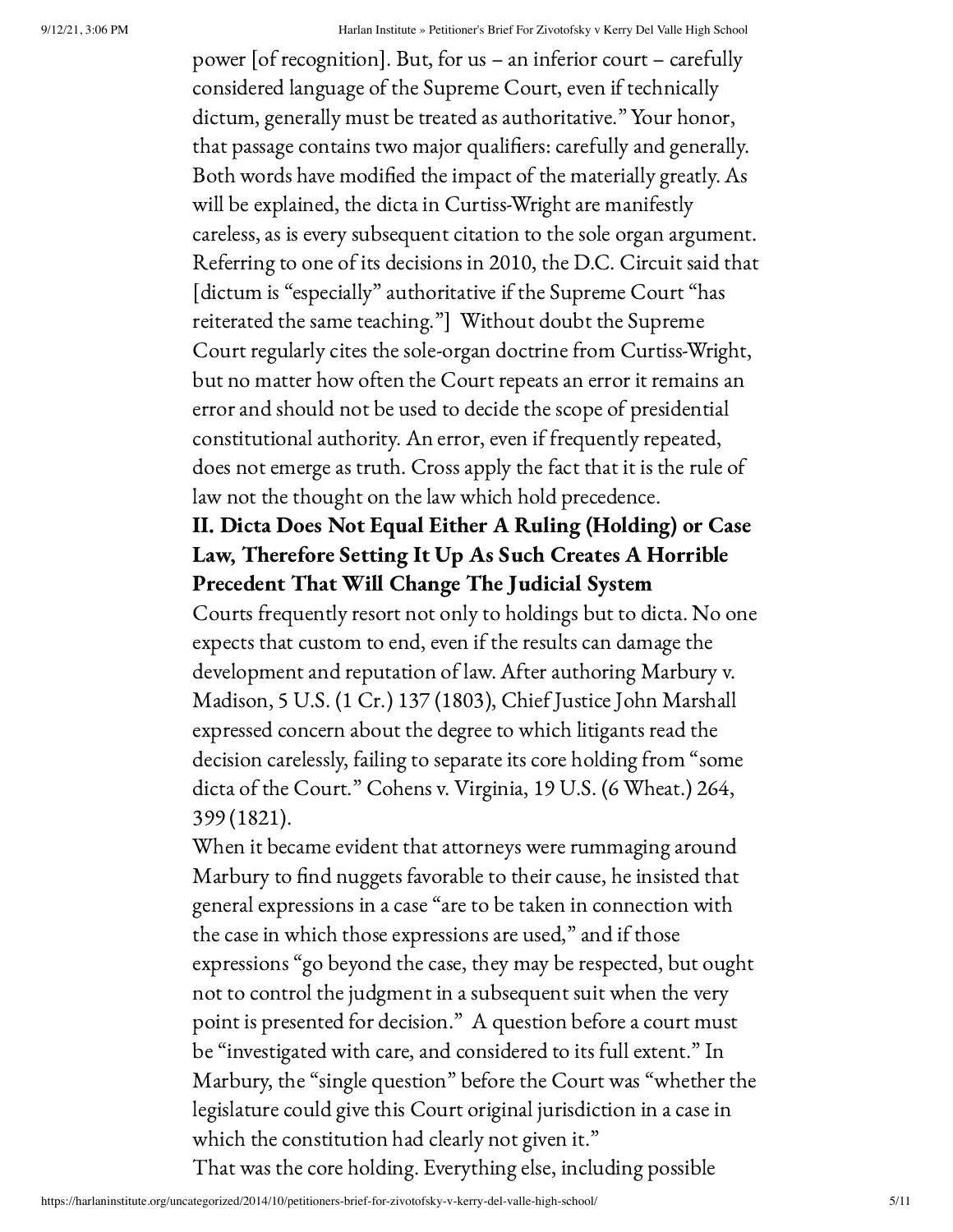claims of judicial supremacy, amounted to dicta. Some of the language in Marbury was not only too broad, Marshall said, "but in some instances contradictory to its principle." Writing in 2006, Judge Pierre N. Leval of the Second Circuit underscored the risks of relying on judicial dicta. After saying it is "sometimes argued that the lower courts must treat the dicta of the Supreme Court as controlling," he added: "The Supreme Court's dicta are not law."

Pierre N. Leval, Judging Under the Constitution: Dicta About Dicta, 81 N.Y.U. L. Rev. 1249, 1274 (2006). He explained, "Why dicta can provide weak and misleading guides to the formation of law. The courts reach a decision after "confronting conflicting arguments powerfully advanced by both sides." When a court (including the Supreme Court) "asserts rules outside the scope of its judgment, that salutary adversity is often absent."

# III. There Were False Assertions in Curtiss-Wright Which Have Allowed For A Faulty Conclusion To Be Drawn

Writing for the Supreme Court in Curtiss-Wright, Justice George Sutherland said that John Marshall during debate in the House of Representatives in 1800 described the President as the "sole organ of the nation in its external relations, and its sole representative with foreign nations." 299 U.S. at 319, citing 10 Annals of Cong. 613.

The word "sole" seems to suggest that the President has exclusive control over external affairs, including the recognition power, but clearly the Framers did not adopt William Blackstone's model that placed all of external affairs with the executive. This would have created an Imperial Presidency and exactly what the Founding Fathers did not want to have. Remember we had just fought a Revolutionary War to free this country from the British, why would we want to go back and turn it over to somebody else and end up with the same thing.

Louis Fisher, The Law of the Executive Branch: Presidential Power 261-64 (2014); Robert J. Reinstein, The Limits of Executive Power, 59 Am. U. L. Rev. 259, 265-307 (2009). The Constitution plainly vests many of Blackstone's executive powers expressly in Congress or assigns them jointly to the President and the Senate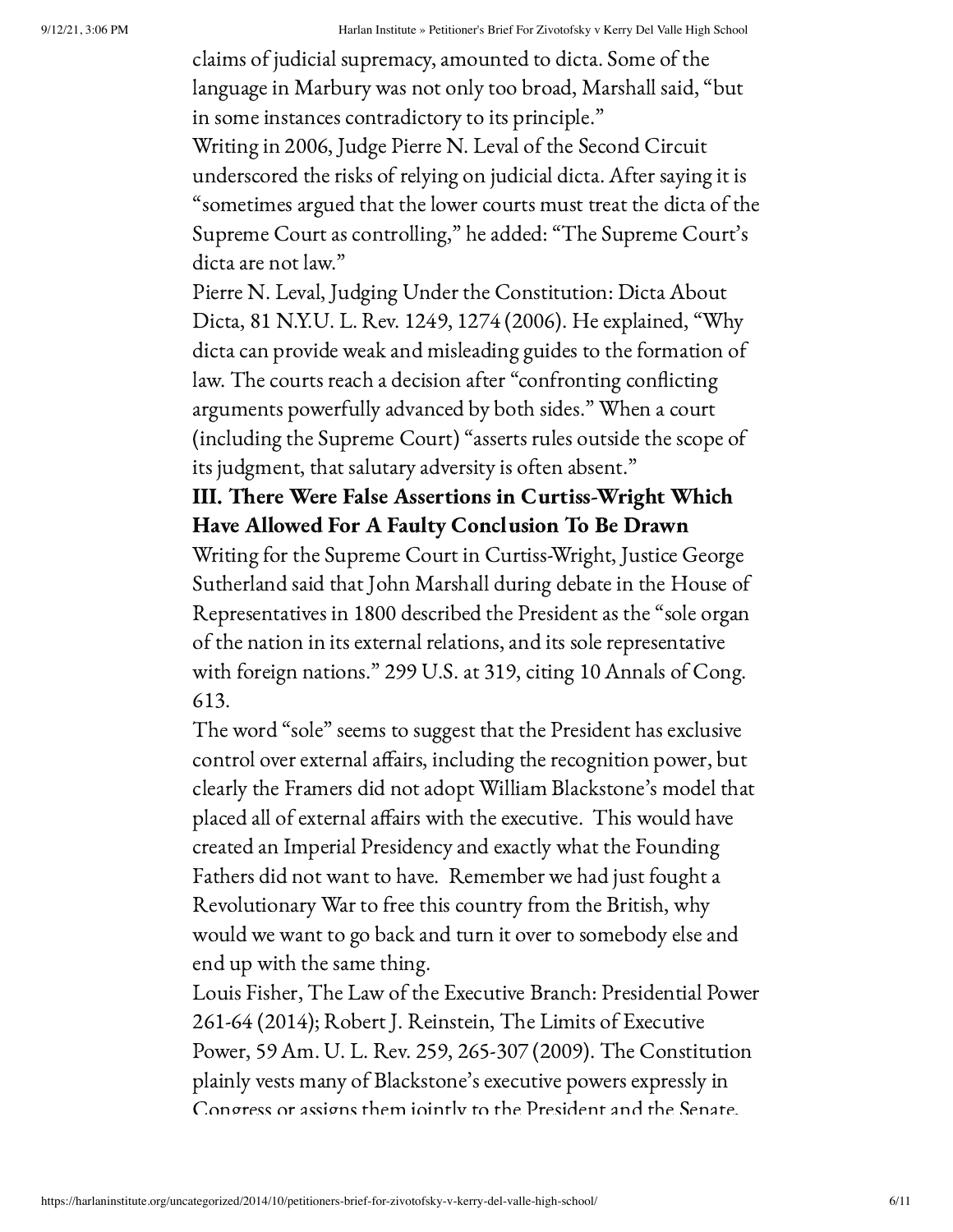that in the field of foreign affairs the President possessed exclusive, plenary, independent, and inherent power? By understanding Marshall's purpose in giving his speech, the answer is clearly no. IV. Curtiss-Wright Involved Legislative – Not Presidential – Power

Although the Supreme Court's decision in Curtiss-Wright has become a standard citation for the "sole organ" doctrine and the existence of inherent executive power in the field of foreign affairs, the case itself did not concern independent or plenary presidential power. The issue before the judiciary was whether Congress had delegated legislative authority too broadly when it authorized the President to declare an arms embargo in South America. A joint resolution by Congress allowed the President to prohibit the sale of arms in the Chaco region whenever he found that it "may contribute to the reestablishment of peace" between belligerents. 48 Stat. 811, ch. 365 (1934).

In imposing the embargo, President Franklin D. Roosevelt relied solely on statutory – not inherent – authority. His proclamation prohibiting the sale of arms and munitions to countries engaged in armed conflict in the Chaco begins: "Now, therefore I, Franklin D. Roosevelt, President of the United States of America, acting under and by virtue of the authority conferred in me by the said joint resolution of Congress, . . . ." 48 Stat. 1745 (1934). The proclamation did not assert the existence of any inherent, independent, plenary, exclusive, or extra constitutional presidential power.

Litigation on the proclamation focused on legislative power because; during the previous year Supreme Court in two cases had struck down the delegation by Congress of domestic power to the President. Panama Refining Co. v. Ryan, 293 U.S. 388 (1935); Schechter Corp. v. United States, 295 U.S. 495 (1935). The issue in Curtiss-Wright was therefore whether Congress could delegate legislative power more broadly in international affairs than it could in domestic affairs. A district court, holding that the joint resolution represented an unconstitutional delegation of legislative authority, said nothing about any reservoir of inherent presidential power. United States v. Curtiss-Wright Export Corp., 14 F. Supp. 230 (S.D. N.Y. 1936).

It acknowledged the "traditional practice of Congress in reposing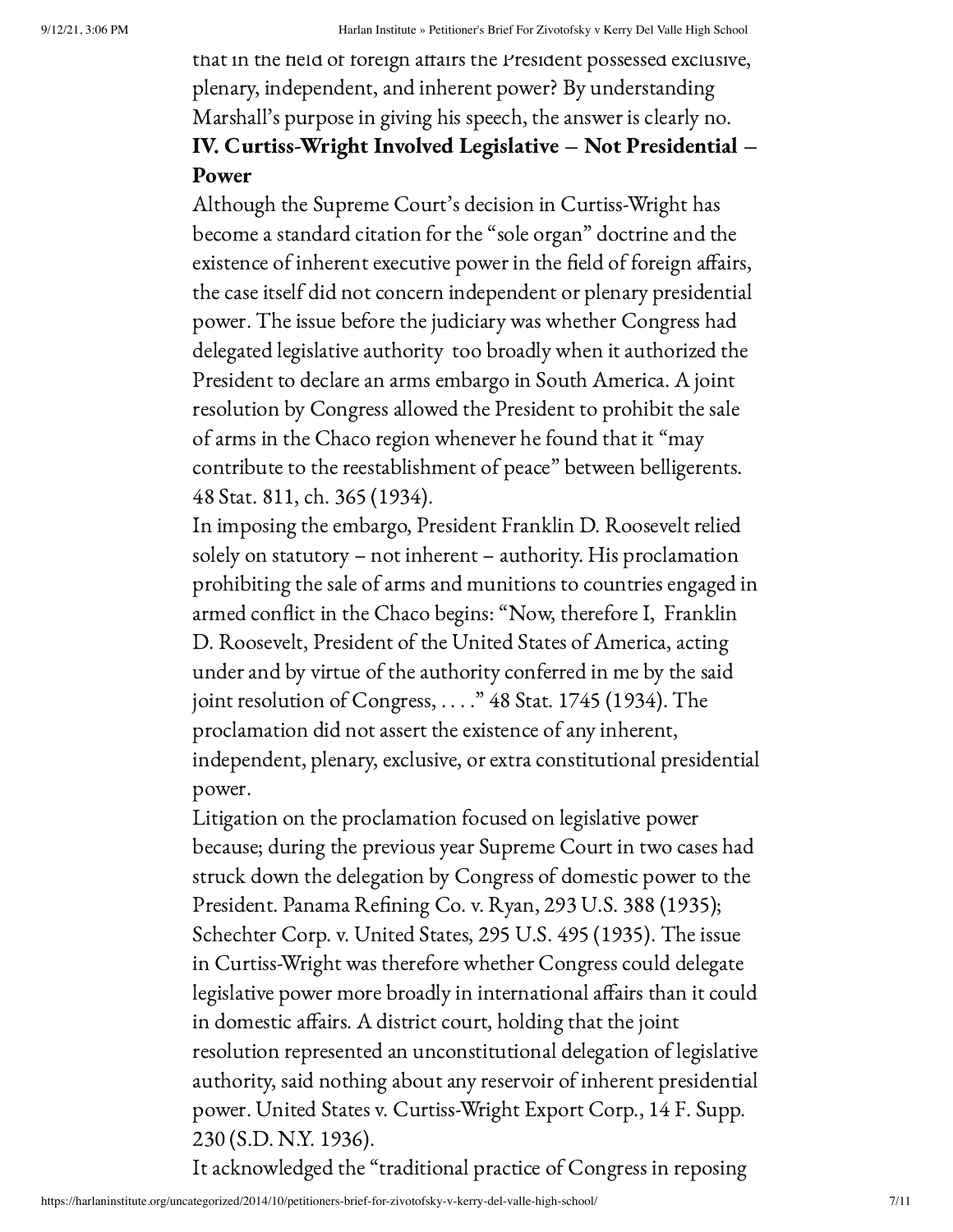the widest discretion in the Executive Department of the government in the conduct of the delicate and nicely posed issues of international relations." Recognizing that need, however, did not justify for the district court the delegation, nor did it recognize any broad capacity of the President as "sole organ" in external affairs. The district court decision was taken directly to the Supreme Court. None of the briefs on either side discussed the availability of independent or inherent powers for the President. To the Justice Department, regarding the issue of jurisdiction, the question for the Court went to "the very power of Congress to delegate to the Executive authority to investigate and make findings in order to implement a legislative purpose." Statement as to Jurisdiction, United States v. Curtiss-Wright, No. 98, Supreme Court, Oct. Term,1936, signed by Martin Conboy, Special Assistant to Sutherland's Political Views as U.S. Senator. There was no need for the Supreme Court in 1936 to explore the existence of independent, inherent, or exclusive presidential powers. Nevertheless, in extensive dicta, the decision for the Court by Justice George Sutherland went far beyond the specific issue before the Court and discussed extra-constitutional powers of the President. Many of the themes in the decision were drawn from Sutherland's writings as a U.S. Senator from Utah. According to his biographer, Sutherland "had long been the advocate of a vigorous diplomacy which strongly, even belligerently, called always for an assertion of American rights. It was therefore to be expected that [Woodrow] Wilson's cautious, sometimes pacifistic, approach excited in him only contempt and disgust." Joel Francis Paschal, Mr. Justice Sutherland: A Man Against the State 93 (1951).

Justice Sutherland had been a two-term Senator from Utah, from March 4, 1905 to March 3, 1917, and served on the Senate Foreign Relations Committee. His opinion in Curtiss-Wright closely tracks his article, "The Internal and External Powers of the National Government," printed as a Senate document in 1910. S. Doc. No. 417, 61st Cong., 2d Sess. (1910). The article began with this fundamental principle: "That this Government is one of limited powers, and that absolute power resides nowhere except in the people, no one whose judgment is of any value has ever seriously denied. . . ."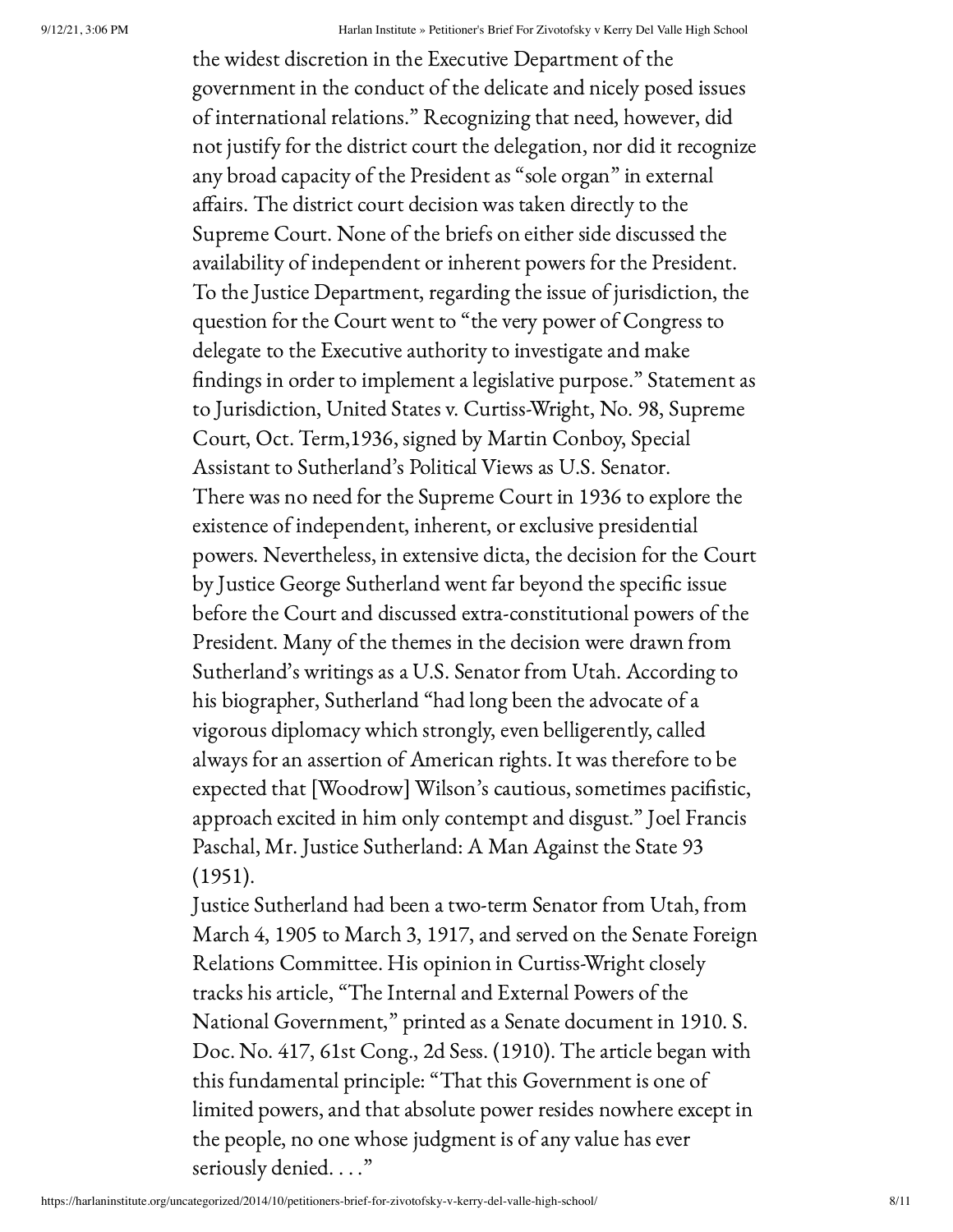Yet subsequent analysis in the article moved in the direction of independent presidential power that could not be checked or limited by other branches, even by the people's representatives in Congress. He first faulted other studies for failing "to distinguish between our internal and our external relations." With regard to external relations, Sutherland argued that after the Declaration of Independence, the American colonies lost their character as free and independent states and that national sovereignty passed then to the central government.

Sutherland's article in 1910 connected external matters with the national government, but in Curtiss-Wright he associated national sovereignty and external affairs with the presidency, greatly expanding executive power. In addition to identifying express and implied constitutional powers in his article, Sutherland also spoke of "inherent" powers and "extra-constitutional" powers. The same themes appear in Sutherland's book, Constitutional Power and World Affairs, published in 1919. He again distinguishes between internal and external powers and insists that in carrying out military operations the President "must be given a free, as well as a strong hand. The contingencies of war are limitless – beyond the wit of man to foresee. . . . To rely upon the slow and deliberate processes of legislation, after the situation and dangers and problems have arisen, may be to court danger – perhaps overwhelming disaster" Earlier in the book he warned against "the danger of centralizing irrevocable and absolute power in the hands of a single ruler" (id. at 25), and said that in "all matters of external sovereignty" with regard to the general government the "result does not flow from a claim of inherent power" Later passages of the book, however, vested in the President as Commander-in-Chief a power that is supreme: "Whatever any Commander-in-Chief may do under the laws and practices of war as recognized and followed by civilized nations, may be done by the President as Commander-in-Chief. In carrying on hostilities he possesses sole authority, and is charged with sole responsibility, and Congress is excluded from any direct interference". In time of war, Sutherland concluded that traditional rights and

liberties had to be relinquished: "individual privilege and individual right, however dear or sacred, or however potent in normal times, must be surrendered by the citizen to strengthen the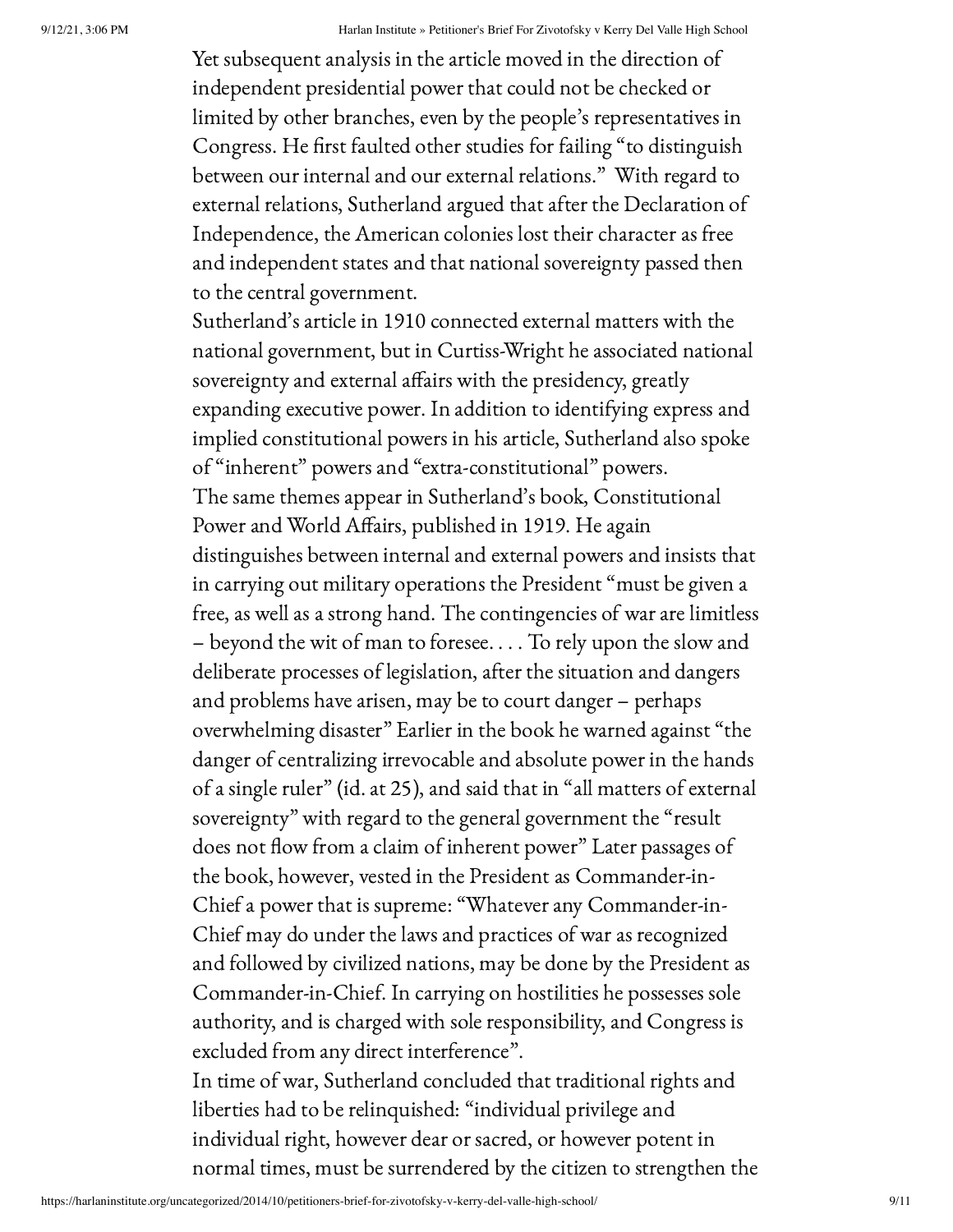hand of the government lifted in the supreme gesture of war. Everything that he has, or is, or hopes to be – property, liberty, life – may be required". Statutes enacted during World War I invested President Wilson "with virtual dictatorship over an exceedingly wide range of subjects and activities". Sutherland spoke of the need to define the powers of external sovereignty as "unimpaired" and "unquestioned".

## Conclusion

There are four major logical fallacies which lead me pray that the D.C. Circuit Court of Appeals decision on this case should be overturned.

First, this is clearly a case of making a hasty generalization- relying on dicta from one case (Curtiss- Wright 1936) and from one Judge's viewpoint. Then taking this mistaken concept and trying to judge others by this very small sample. Cross apply the 1918 newspapers that published Woodrow Wilson had lost only find out he won by winning California early that morning. Cross apply the Literary Digest that in 1940 predicted the Landon Knox would defeat President Roosevelt or the 1948 headlines that said Dewey won. All of these cases you had a small sample and you cannot forecast from a small sample to a large group without making errors.

Second, this is a case of speaking for others- actually put words in other peoples' mouth. How can a person or judge in the future look back at notes and understand what you were thinking? They can't but besides this creates another logical fallacy of shifting the bar- you cannot always change the goal line and still expect to score. Unless you are a medium, it would be difficult to understand what it going on in the mind of another. The worst thing about this is that you would create a precedent that would always be changing. A law that constantly changes cannot be consistently enforced and eventually will be totally disregarded.

Third, this entire case today is based upon a false premise situation here. One cannot simply conclude that Presidency was supposed to be an all powerful position. Using a John Marshall quote is equivocation fallacy- using the same words but they have different meanings. How could you conclude that Marshall of all people would believe that the Presidency would be all powerful simply because under his reign as being Chief Justice, the Supreme Court was elevated to an equal branch of the government? Under his predecessor, John Jay, the court was considered the least important branch of the government. If John Marshall had felt the way he did he never would have ruled all of those years on the bench the way he did.

Fourth, the Curtiss- Wright 1936 case itself actually proves that ruling the D.C. Circuit Court based their decision on was based on faulty premise. The fact that this case dealt